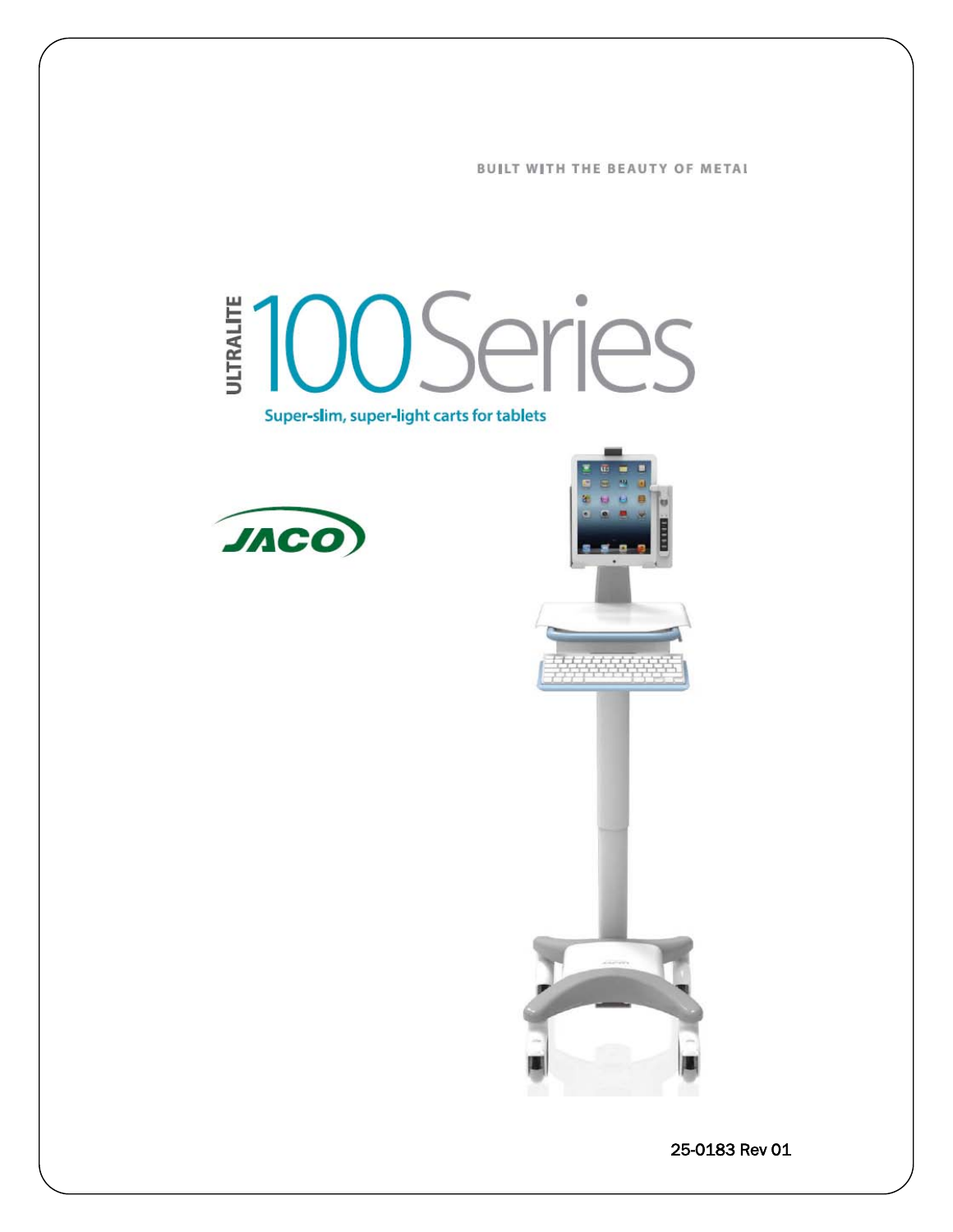# *Table of Contents*

HAVE A QUESTION? WE'RE HERE TO HELP.

CALL US AT 1-800-649-2278 OR VISI[T JACOINC.COM/SUPPORT](http://www.jacoinc.com/support)

JACO INC. 140 CONSTITUTION BLVD, FRANKLIN MA, USA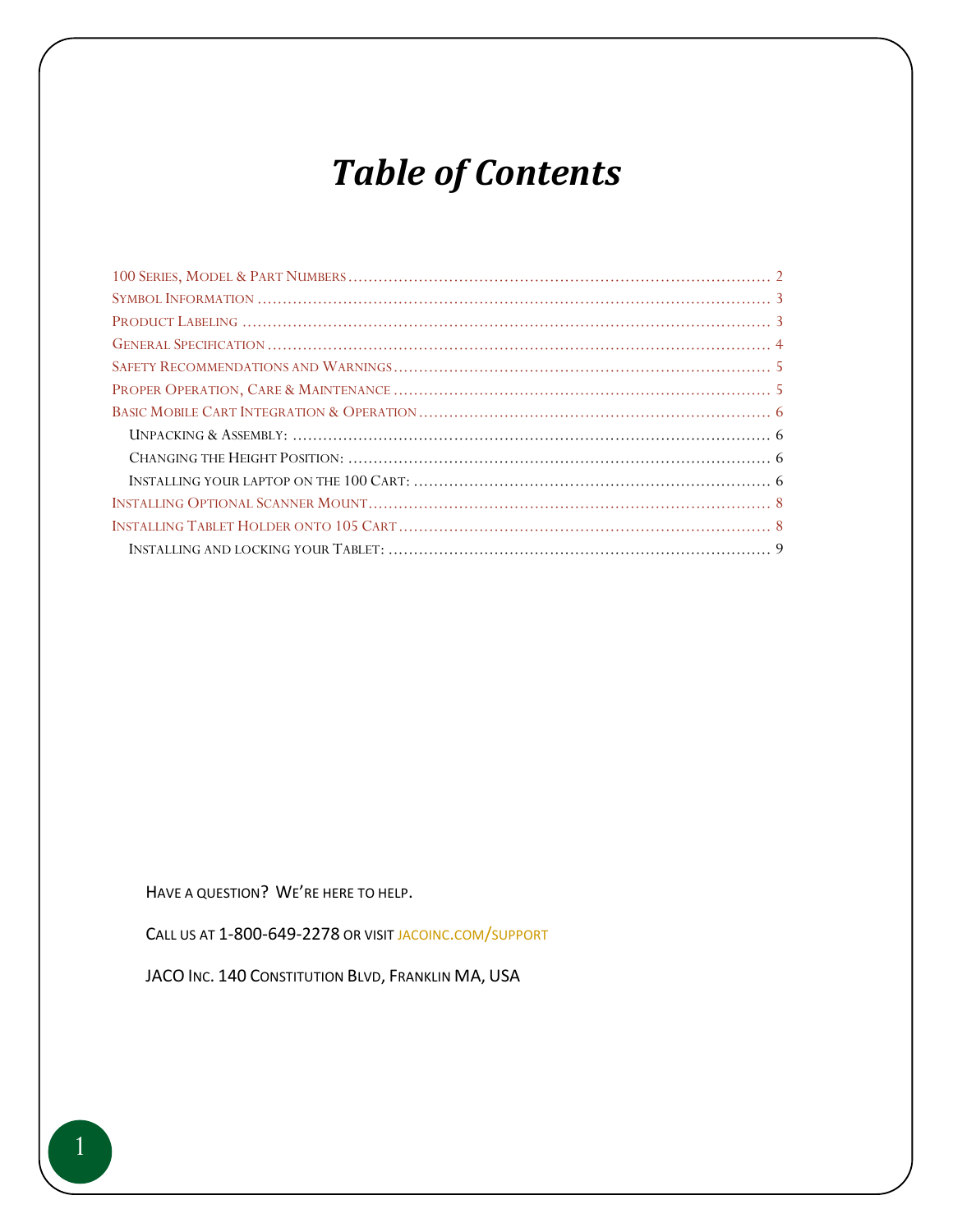# <span id="page-2-0"></span>100 Series, Model & Part Numbers



**Model: 100**, Podium Laptop Cart **Model: 105**, Tablet Cart

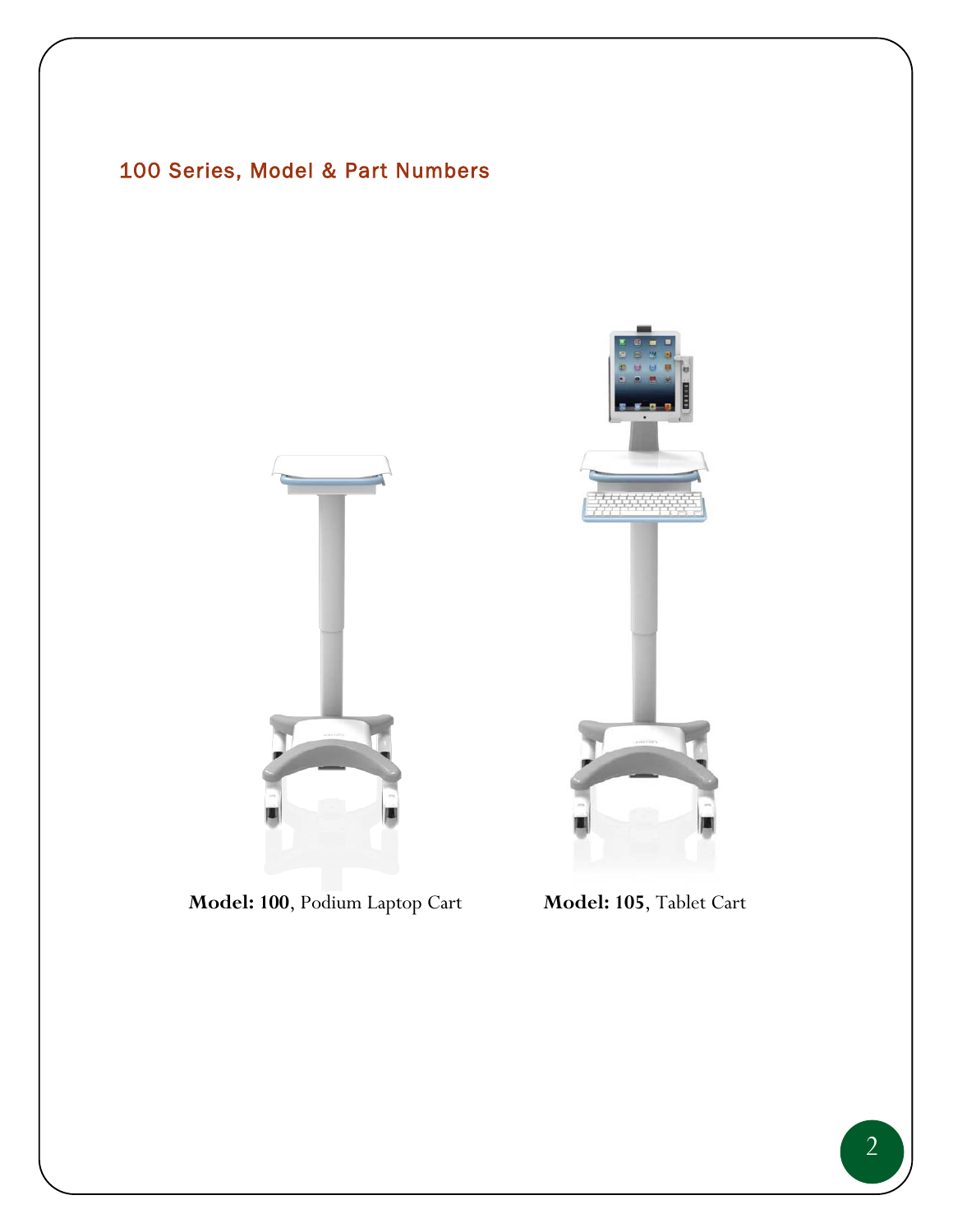## <span id="page-3-0"></span>Symbol Information

The following symbols are used within this Users Guide and / or on the JACO product.



Symbol Meaning

This symbol indicates that Caution should be taken.

# <span id="page-3-1"></span>Product Labeling

### **All 100 Series Mobile Carts**

The 100 Series Mobile Cart is shipped with a P/N & Serial Number label for tracking and service assistance. This label is located on the rear Post Assembly. The information on this label is needed when contacting JACO Technical Service.

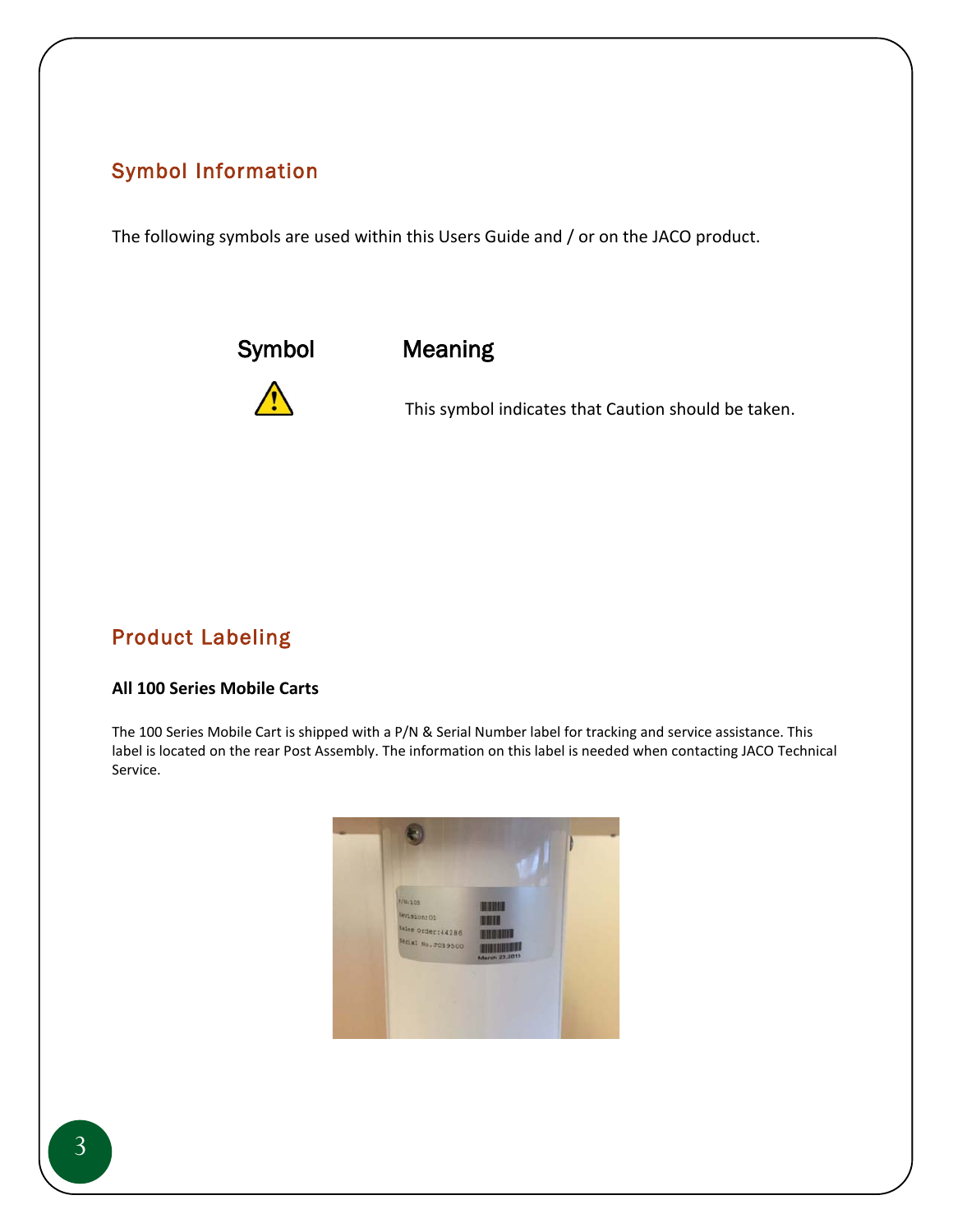# <span id="page-4-0"></span>General Specification

# *Mobile Cart*

| <b>Work Surface Height:</b>              | 28.5" to 44.5"                                                              |
|------------------------------------------|-----------------------------------------------------------------------------|
| <b>Keyboard Height:</b>                  | 25.5" to 41.5" (Keyboard tray is optional)                                  |
| <b>Work Surface:</b>                     | 100 Podium Carts - 17" wide x 12.75"<br>105 Tablet Cart - 13" wide x 12.75" |
| Casters:                                 | 3" Single Wheel, Front Locking                                              |
| <b>Wheel Base:</b>                       | 13.5" x 16"                                                                 |
| <b>Cart Weight:</b><br>(without options) | 100 Podium Cart - 30 lbs<br>105 Tablet Cart - 35 lbs                        |
|                                          | Additional weight may be added based on Cart<br>configuration & options     |
| <b>Battery Power:</b>                    | The 100 and 105 Carts do not offer power.                                   |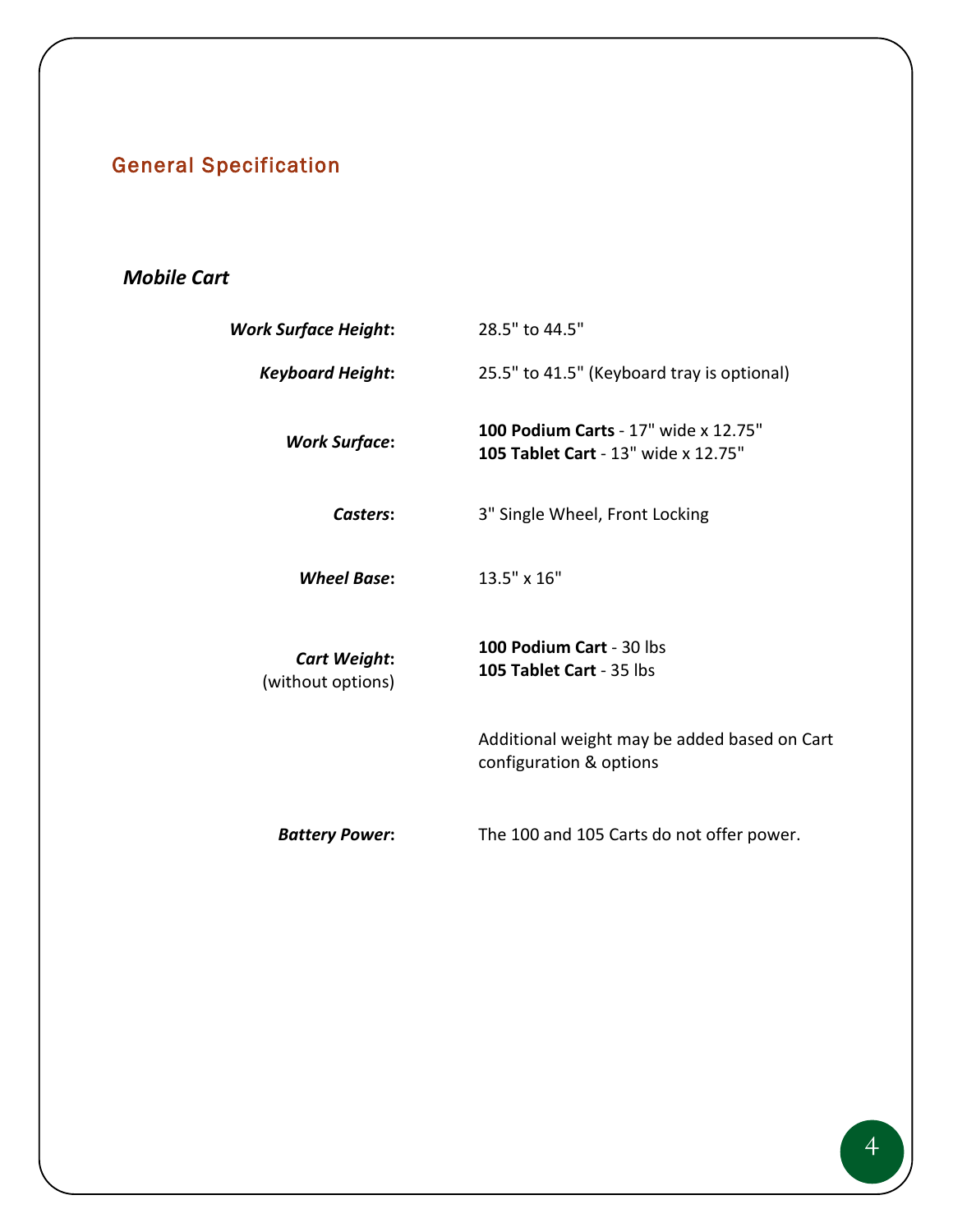# <span id="page-5-0"></span>Safety Recommendations and Warnings



**WARNING:** As with any mobile cart, caution must be taken when pushing the cart through elevator doorways and over thresholds. It is recommended that you lower the work surface to waist high and position the cart so that only one wheel contacts the threshold at a time. This will help keep the momentum of the cart moving forward and provide a safe transition.





**WARNING:** The JACO Mobile Cart was designed to account for the added weight of the devices sold as part of the configuration, do not add additional weight to the Cart. When moving the Cart, do not transport at more than a 5 degree slope.

# <span id="page-5-1"></span>Proper Operation, Care & Maintenance

Most of the surfaces of your JACO product are finished using a durable, antimicrobial powder coat finish. It is recommended that the surface areas that are in contact with day to day use be cleaned regularly. Always review the cleaning products that are being used and verify that it is safe to use on the powder coat finish. In general, a solution or wipe that is no more than 10% bleach, such as most germicidal wipes used in hospitals, will be acceptable but it is recommended that you consult with JACO Customer Service if you are not sure it is safe to use.



HAVE A QUESTION? WE'RE HERE TO HELP.

CALL US AT 1-800-649-2278 OR VISI[T JACOINC.COM/SUPPORT](http://www.jacoinc.com/support)

JACO INC. 140 CONSTITUTION BLVD, FRANKLIN MA, USA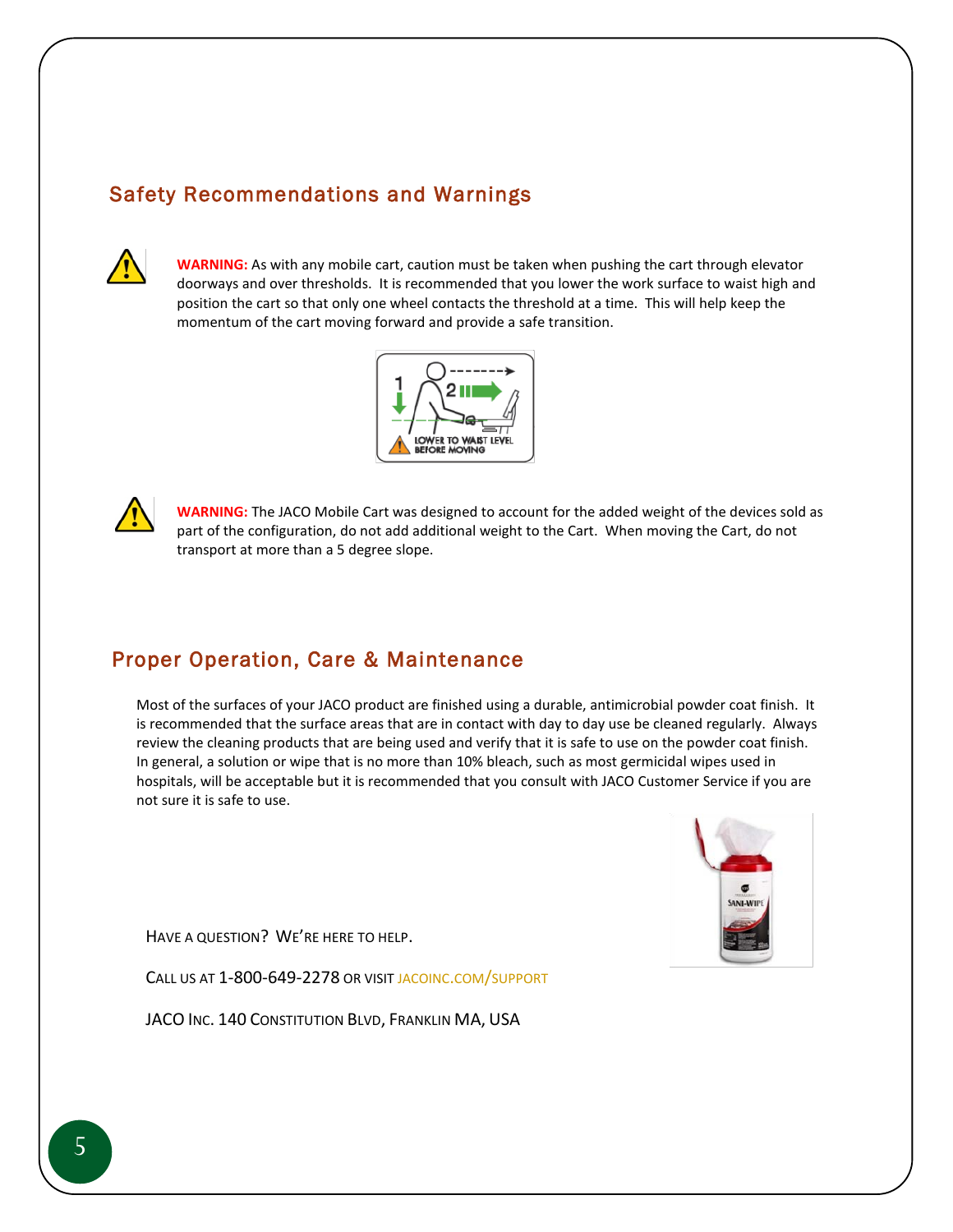# <span id="page-6-0"></span>Basic Mobile Cart Integration & Operation

### <span id="page-6-1"></span>Unpacking & Assembly:

Your JACO Mobile Cart may be delivered stacked with one container on top of another. Please use caution when removing the top Cart for unpacking. This is a two person lift and the top Cart must be placed on the ground before unpacking. Once unpacked, there will be minimal assembly required depending on the Mobile Cart model and options you have ordered. Due to the shipping container, the 105 Cart Tablet Mount and Arm will not be mounted and will requires some assembly. Several options will also need to be installed, see details below.

## <span id="page-6-2"></span>Changing the Height Position:

Your JACO Mobile Cart is height adjustable for proper ergonomics when used in a standing or sitting position. To change the height, place the palms of your hands on the left and right sides of the work surface and on the right side, squeeze the release lever by pulling it upward. This will free the internal locking piston and will allow you to pull the Cart top up or push it down and offers a total of 16" of travel. Release the lever when the cart is in the desired position.



## <span id="page-6-3"></span>Installing your laptop on the 100 Cart:

Before placing your laptop on the top surface, we recommend that you install the power converter and excess power cable in the cable management area below the top surface. To access this area, you will need a 11/32 Nut Driver or ratchet and socket. Loosen the 4 nuts as shown below, you do not need to remove these nuts, just loosen so that the top can slide forward and be lifted off the Cart.

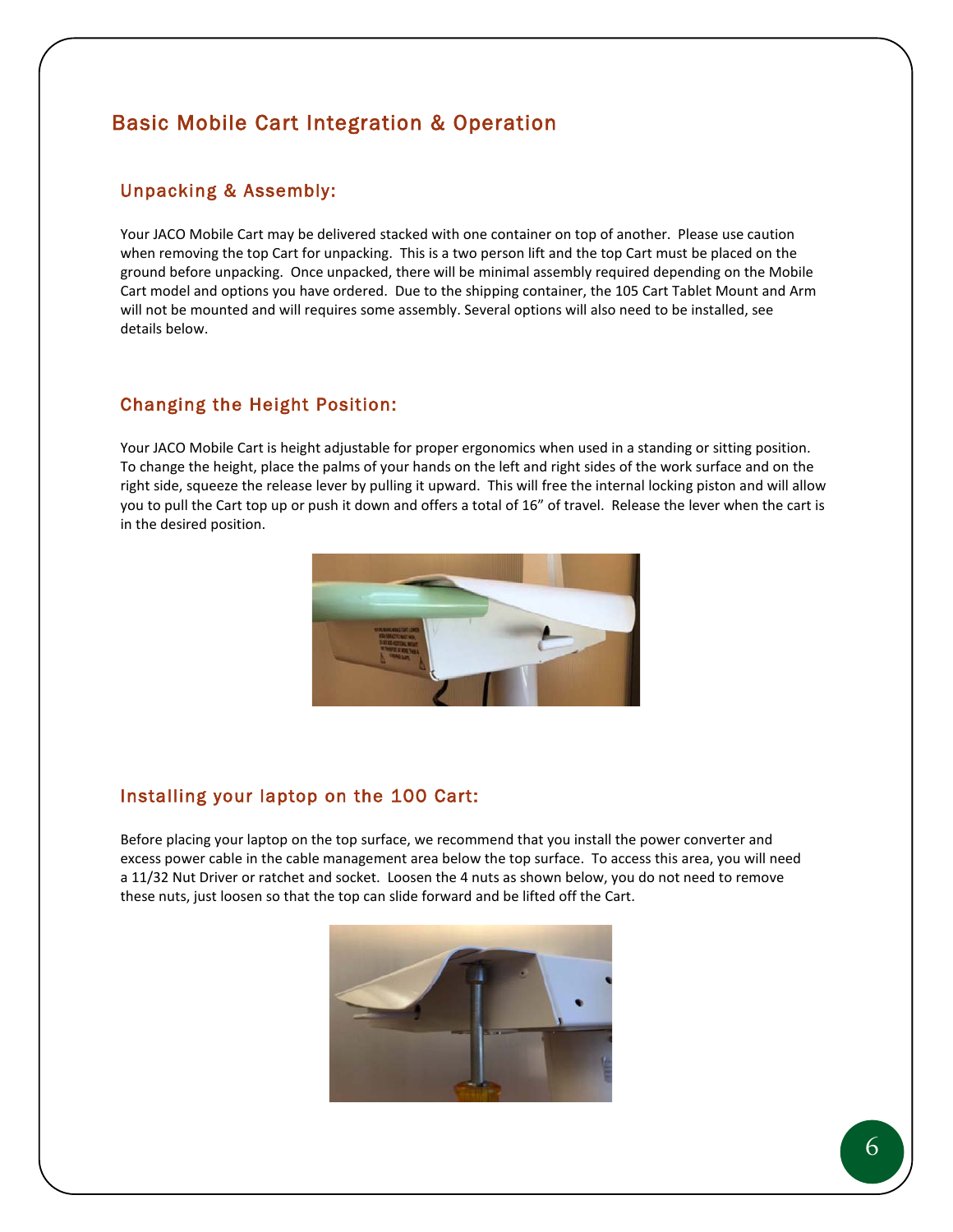Once the top surface is removed, the open bay area is available for cable management. If you did not order the optional retractile extension power cord with your order, rout both the laptop wall power cord and the laptop DC power cord through the side opening as shown. Leave enough length on the laptop DC cable so that it will reach the laptop power port when the laptop is placed on top of the Cart for use. If the optional Retractile Power Cord was ordered, plug the laptop power cord into the retractile power cord.

We recommend that you use the cable strain relieve included to fasten the wall power cord to the Cart as shown below. It is also recommended that you take the time to gather the excess cable length and use the supplied ty-wraps for proper cable management as shown below.



Without Optional Power Cord With 24-0154, Retractile Power Cord

Depending on your laptop, you may want to rout the laptop DC power cable out the rear of the Cart and not the side position. If so, remove the rear cover plate and discard. The cable can simply pass through the opening at the rear of the Top Assembly and then plug into the laptop. See routing option below.

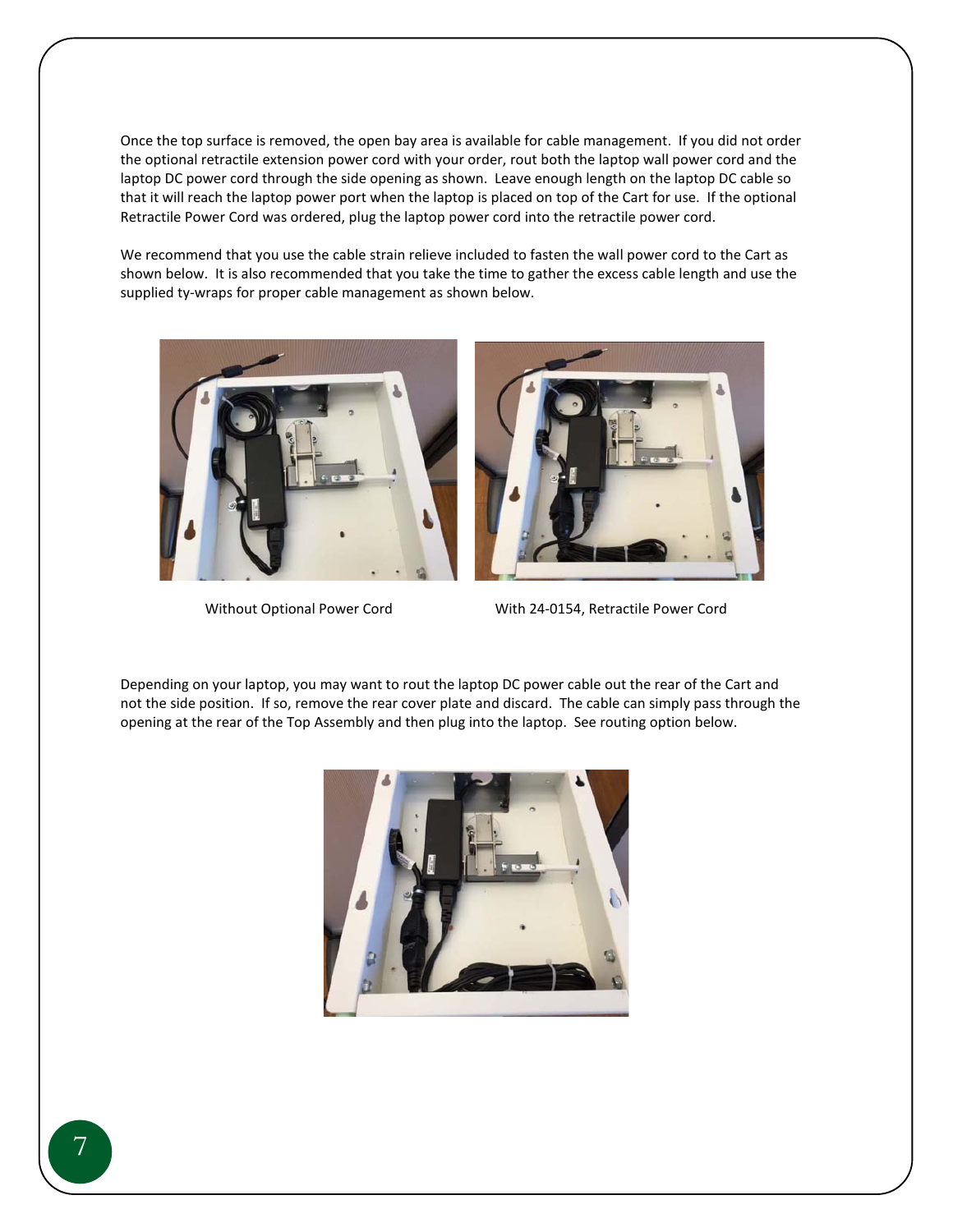# <span id="page-8-0"></span>Installing Optional Scanner Mount

If you have ordered a Scanner Holder option, you may need to install this onto the Cart. Remove the work surface as shown above and place the Scanner Holder so that the (2) threaded studs will insert into the hole at on the rear surface. Left or Right side mount Scanner Holders are available. A right side mount is shown below for reference.



## <span id="page-8-1"></span>Installing Tablet Holder onto 105 Cart

The Tablet Holder and Arm are shipped with the Cart but not attached due to the shipping container. Before attaching the arm, first remove the rear storage cup. Remove the (2) Phillips Head screws and slide the cup upward to remove.

With the Cart Top removed (see instruction on page 6) use the (4) Phillips Head Screws included to attach the stand to the rear surface of the Cart. Make sure to tighten all (4) screws.

Attach the rear cup to the Tablet Arm, slide the cup down into position and attach using the (2) Phillips Head screws removed above. This storage cup can be use to hold a mouse if one is needed on the Mobile Cart.

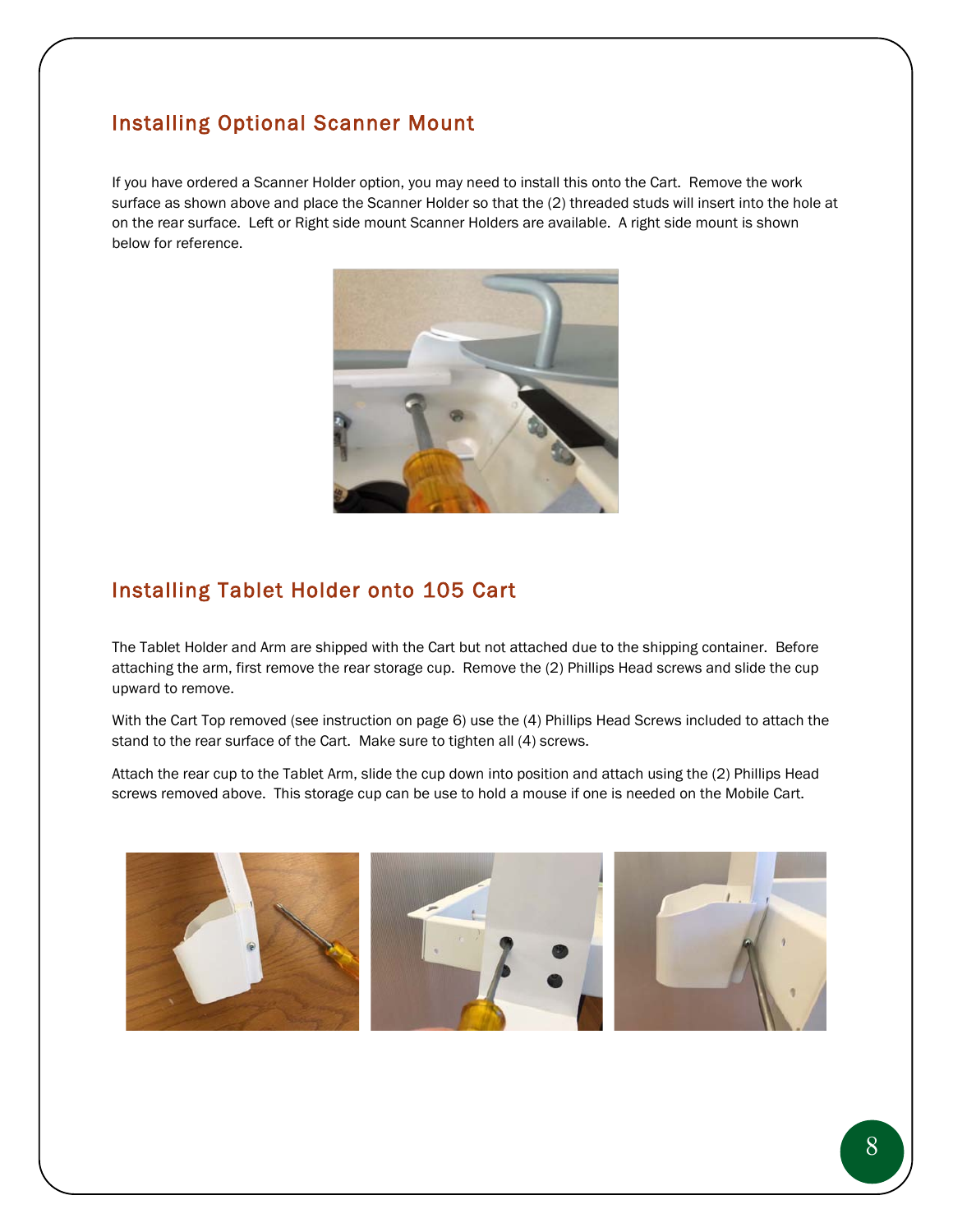#### <span id="page-9-0"></span>Installing and locking your Tablet:

To install your Tablet into the JACO Tablet Holder, place the bottom of the Tablet into the bottom catch flanges and push the Tablet back into the holder. For the style of Locking Tablet Holder shown below, rotate the combination lock clockwise while holding the Tablet in the holder. A locking tab will lock the Tablet into position. The default combination for the type of locking holder is 0,0,0.



You can easily change the default combination. With the lock in the 0, 0, 0 position, use a paperclip end to press and hold the reset pin that is located on the edge of the combination lock as shown below. With this pin depressed, change the combination and then release the pin.



Remember that all combinations need to be recorded. If the combination is changed and you forget the new number, the only way to remove your Tablet will be to remove the (4) Torx Head screws that hold the locking assembly to the holder. It is your responsibility to record all combinations. JACO does not supply Tools for removing Tablets.

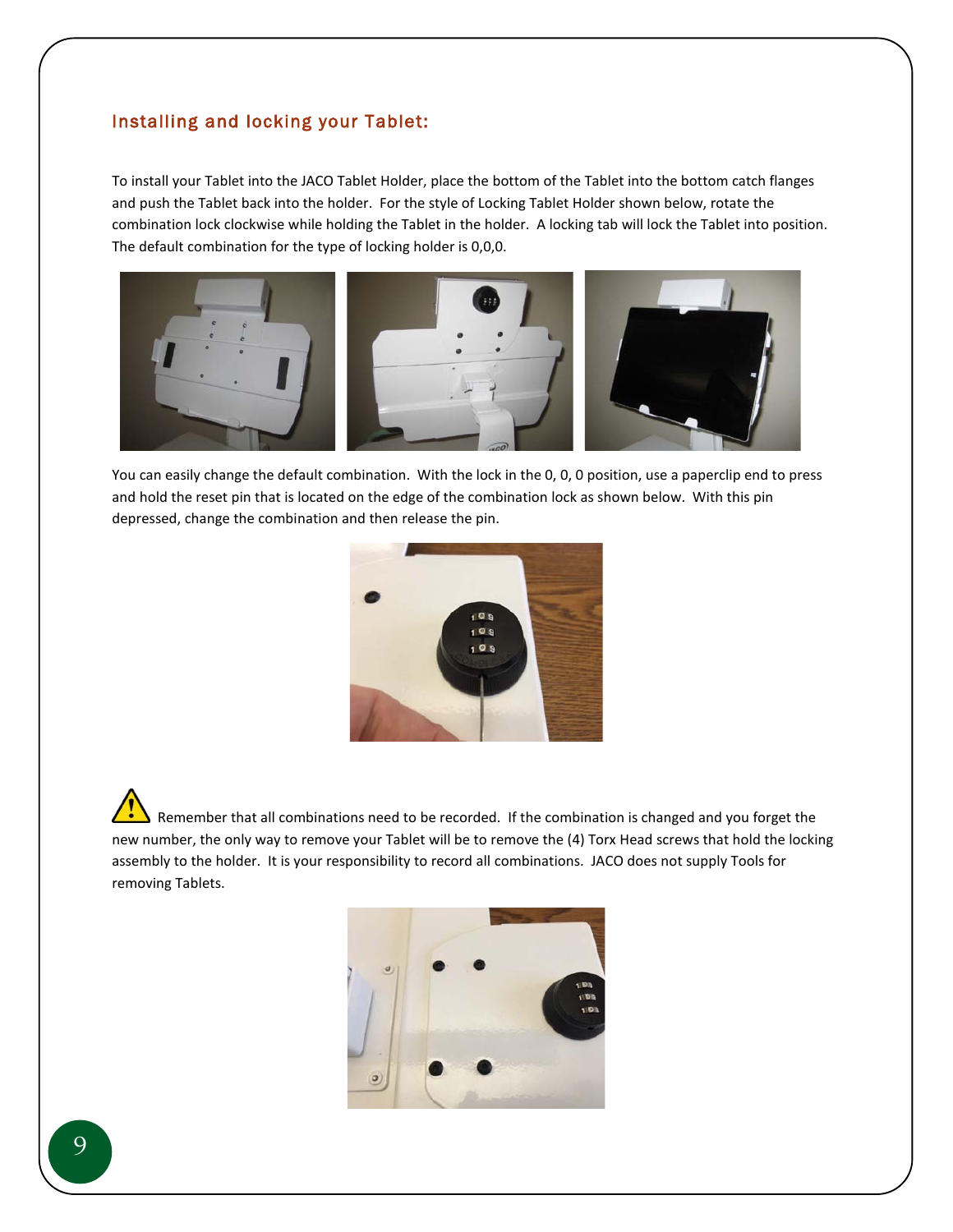You may decide that you want to block the reset pin to prevent combination code changes. This can be done by disassembling the lock housing and rotating the lock 180 degrees.

To remove this housing, a Trox Head drive is needed. First remove the (4) black Torx head screws that hold the lock housing to the rest of the holder and then, working on a flat surface, remove the other (4) Torx head screws. You will see the internal locking tab as shown on the left below. Using a Phillips Head driver, remove the screw that holds the locking tab. Pull the combination lock out completely and rotate 180 degrees before re-inserting, keep the locking spacer in the same position as it was before removing the lock as shown in the photo on the right.

Place the locking tab back in the same position as it was and fasten using the Phillips Head screw removed earlier.



#### *Alternative Tablet Holder*

The  $1<sup>st</sup>$  generation of JACO locking tablet holders included a 4 digit electronic push button lock as shown. This combination lock is battery operated (batteries included) and the combination can be changed as needed.

Follow the steps below to set-up and use this  $1<sup>st</sup>$  generation JACO locking tablet holder.

- 1) Install the 2 AAA batteries in the Battery Box located on the back surface of the holder.
- 2) Press 1,2,3,4 then the OK button to open the lock.
- 3) Turn the locking pawl to the open position.
- 4) Once the lock is operating correctly, with the locking pawl in the open position, place your tablet into the bottom hook supports 1<sup>st</sup> then push the top of the tablet under the top support, you will feel the tablet click into position.
- 5) Turn the locking pawl counterclockwise, the locking pawl will be positioned in front of the tablet.
- 6) To remove the tablet, press 1,2,3,4 then the OK button, turn the locking pawl clockwise and pull the top of the tablet out from under the top support.